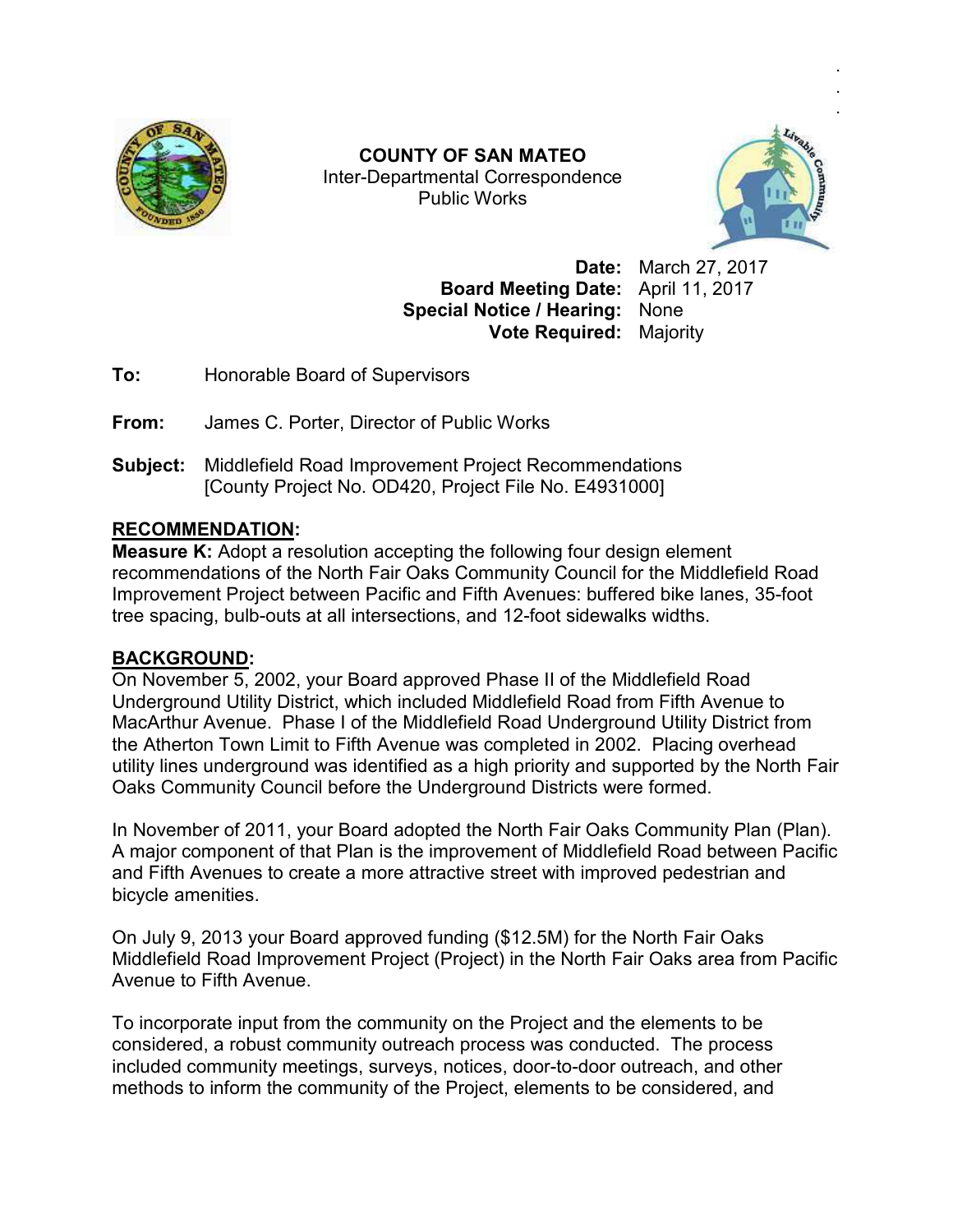decisions to be made. All materials were available in both Spanish and English and meetings included concurrent translation services.

. . .

On August 21, 2014, the North Fair Oaks Community Council (Council) held a study session focused on the improvement options. At that session, the Council reviewed the community comments, considered the relevant sections of the North Fair Oaks Community Plan, asked questions of the traffic engineers and planners, and listened to comments from law enforcement. After considering all this information, the Council unanimously approved recommendations and next steps for the Project at their regular monthly meeting on August 28, 2014. The Council approved recommending that your Board direct staff to develop a preliminary design for the Project that includes three traffic lanes (one travel lane in each direction with a center left turn lane), parallel parking, bike lanes, and wider sidewalks.

On October 21, 2014, the Council presented your Board with recommendations regarding the improvements of Middlefield Road between Pacific and Fifth Avenues, and requested that the County proceed with the next steps for the Project. The Council's recommendations were accepted by your Board and included improving Middlefield Road with: three traffic lanes, parallel parking, bike lanes, and sidewalks wide enough to accommodate street amenities such as benches and other seating, landscaping, street and pedestrian lighting, trash and recycling receptacles, street art and public spaces. Additionally, the Council recommended that reports or studies be prepared related to traffic signals and traffic management for the Project area, a parking solutions report, and a local business sustainability plan.

Subsequently, the Department proceeded with a Request for Proposals (RFP) process and contracted with a consultant to provide services required for the Project, including the traffic signal and traffic management study(ies). A parking solutions report was also undertaken by the Department. The County's Real Property Division is responsible for developing the business sustainability plan.

The County's Project design team convened a steering committee consisting of a representative cross-section of the entire North Fair Oaks (NFO) community, including the business sector along Middlefield Road, to participate in the design process and provide recommendations on specific design elements. Five steering committee meetings and two community workshops were held between September 2015 and November 2016.

The steering committee was asked to provide direction on the following four key design elements: bike lane location, tree spacing, bulb-out locations, and sidewalk width. At the conclusion of the final steering committee meeting #5, the steering committee provided clear direction on one design element, which was a buffered bike lane to be located between the travel lane and the on-street parallel parking. The steering committee was unable to reach a consensus on the other three design elements.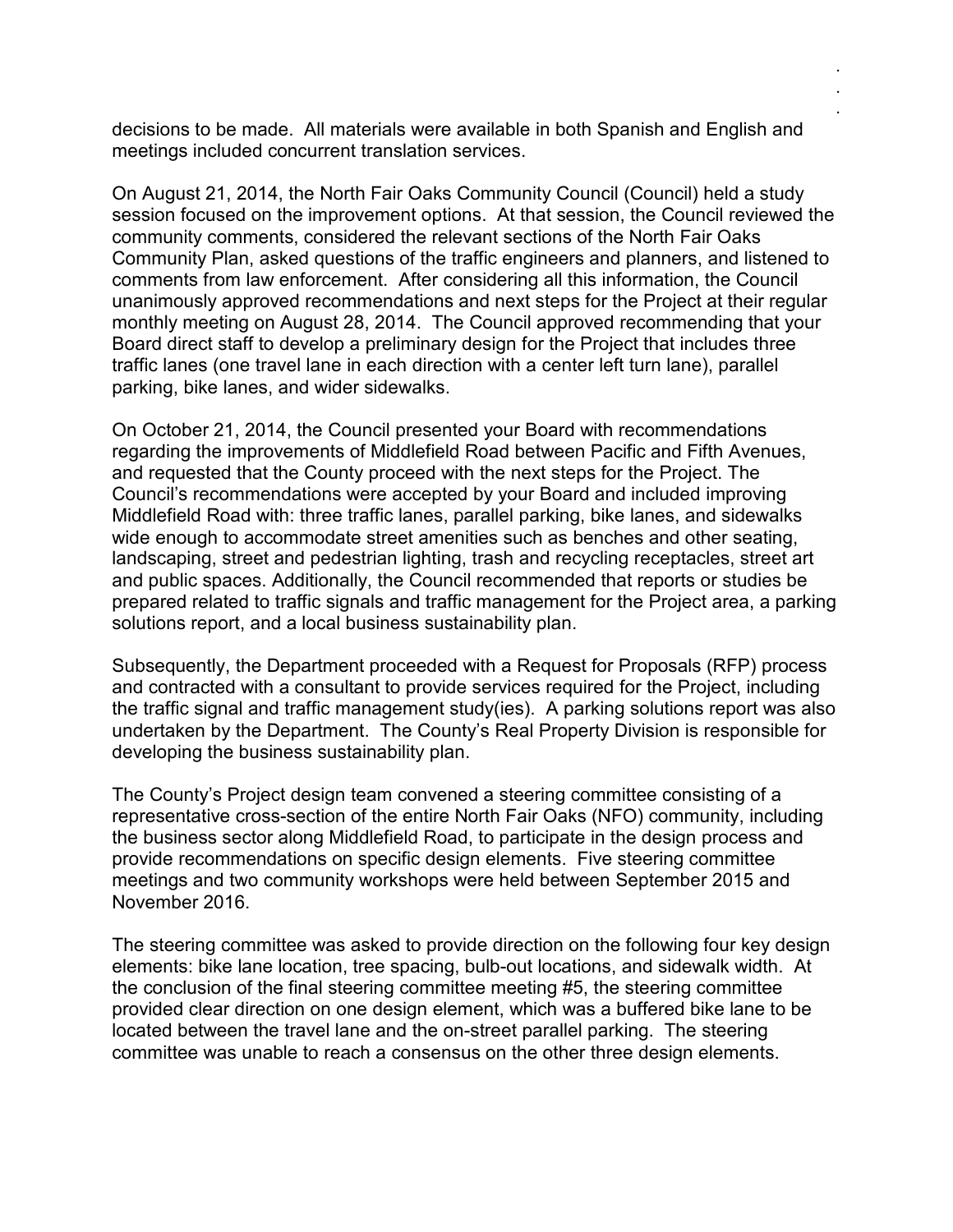## **DISCUSSION:**

In order to obtain additional input and reach a larger number of residents and community members regarding the three design elements, the County hired Godbe Research to survey the NFO community. A total of 3,971 surveys in English and Spanish were mailed to the community of NFO in February 2017. There were 599 surveys returned and based on the survey results compiled by Godbe Research the survey respondents supported the following three design elements as shown by the favorable response percentages:

. . .

- 35-foot tree spacing on each block 67.3%
- bulb-outs at all intersections 47.7%
- 12-foot wide sidewalks 38.2%\*

\*Note: 93.4% of survey respondents preferred the 12–foot wide sidewalk, 13-foot wide sidewalk, or liked both of these two sidewalk options.

Based on the survey results, the County Manager's Office and Department presented recommendations to the Council at their March 23, 2017 meeting, which included: buffered bike lanes, 35-foot tree spacing, bulb-outs at all intersections, and 12-foot wide sidewalks. The Council reviewed the recommendations, asked questions of County staff, and heard public comments on the topics. After considering all of the information, the Council adopted the recommendations as proposed by the Department for the improvements of Middlefield Road. In addition to the Department recommendations, the Council included in their motion that the County install green colored bike lanes as part of the Project and form a task force to consider issues of community preservation, gentrification, displacement and merchant protections.

The Project will consider all modes of transportation, including improving bicycle and pedestrian access. The Department has not included green colored bike lane treatment in the recommendation as specific buffered bike lane treatment will be evaluated during the design process, which will include considering green colored buffered bike lanes. Bike lane treatment options and decisions will be made based on specific site conditions with an emphasis on protecting bicyclists and informing drivers of the potential bicyclist presence in accordance with State and Federal design standards.

The Department recommendation does not include formation of the task force to address the issues of concern expressed by the Council as this is beyond the scope of the Project. However, the Council's recommendation relative to this effort has been conveyed to your Board in this report.

The Department recommends the following design elements:

- buffered bike lanes
- 35-foot tree spacing on each block\*\*
- bulb-outs at all intersections
- 12-foot wide sidewalks